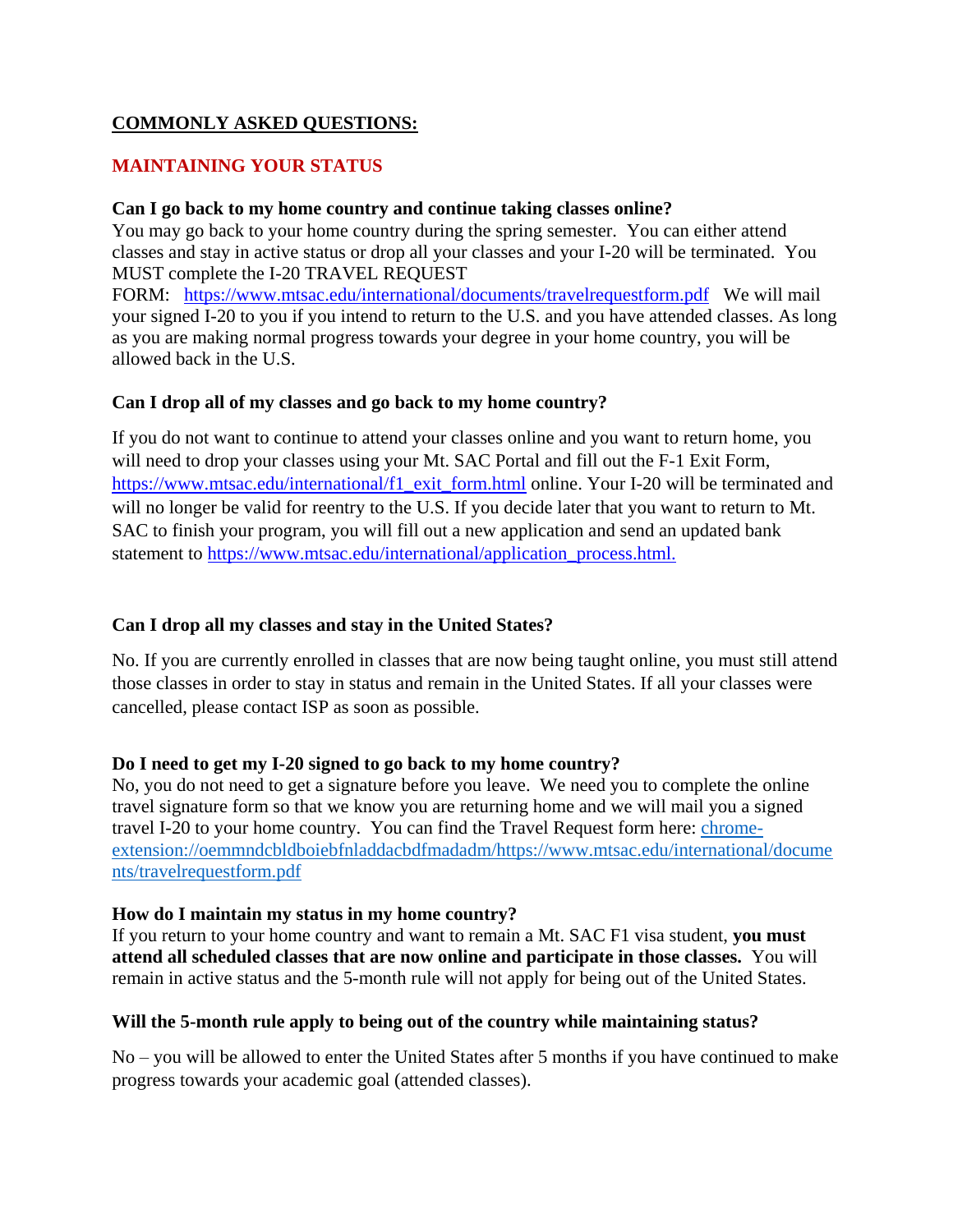### **I want to travel home and renew my visa in the next few months. Should I do that?**

We understand a difficulty of being in the U.S. on your own. However, if your visa is expiring prior to your return to the U.S. from your home country, we do not recommend traveling at this time. Many United States Embassies are closed right now. Once they reopen, they may be overwhelmed and may not prioritize F-1 visa issuance. We recommend postponing your travel until winter break - you'll have full two months to travel home and renew your visa.

# **Academic Questions/Concerns**

## **My class has been canceled, what do I do?**

 canceled. However, this is still in flux. You will not need to maintain 12 units. We are working with the college to get refunds for students who have had in-person classes

## **If a class that I need to graduate this semester is now cancelled, what do I do?**

Students who are uncertain about their plans for graduation should consult with a your counselor Allen Wang. To reach an international student counselor, email F1visa@mtsac.edu.

#### **I have not heard from my professor**

Check both your Mt. SAC email and Canvas. Please email the instructor directly to find your instructions to access your classes.

#### **I don't know how to get on Canvas**

Go here for more help:<https://www.mtsac.edu/distancelearning/dl-getstarted.html>

## **I was enrolled in an online course that started at the beginning of the semester, can I drop it and get a refund?**

No. If you drop a class that was originally being taught online, you will not get a refund. Also, if dropping the class causes you to fall below 12 units, you will be out of status and might have your I-20 terminated.

#### **I don't know how to contact ISP**

Please go to our webpage to chat with us online or find our emails:<https://www.mtsac.edu/international/contact.html>

## **Can I talk to an academic counselor?**

Yes! Your counselors are available here by email, chat, and phone: <https://www.mtsac.edu/international/contact.html>

## **Can I drop all my classes and stay in the United States?**

No. If you have had any classes convert to online, you must still attend those classes in order to stay in the United States. If all your classes were in-person and canceled, please contact ISP.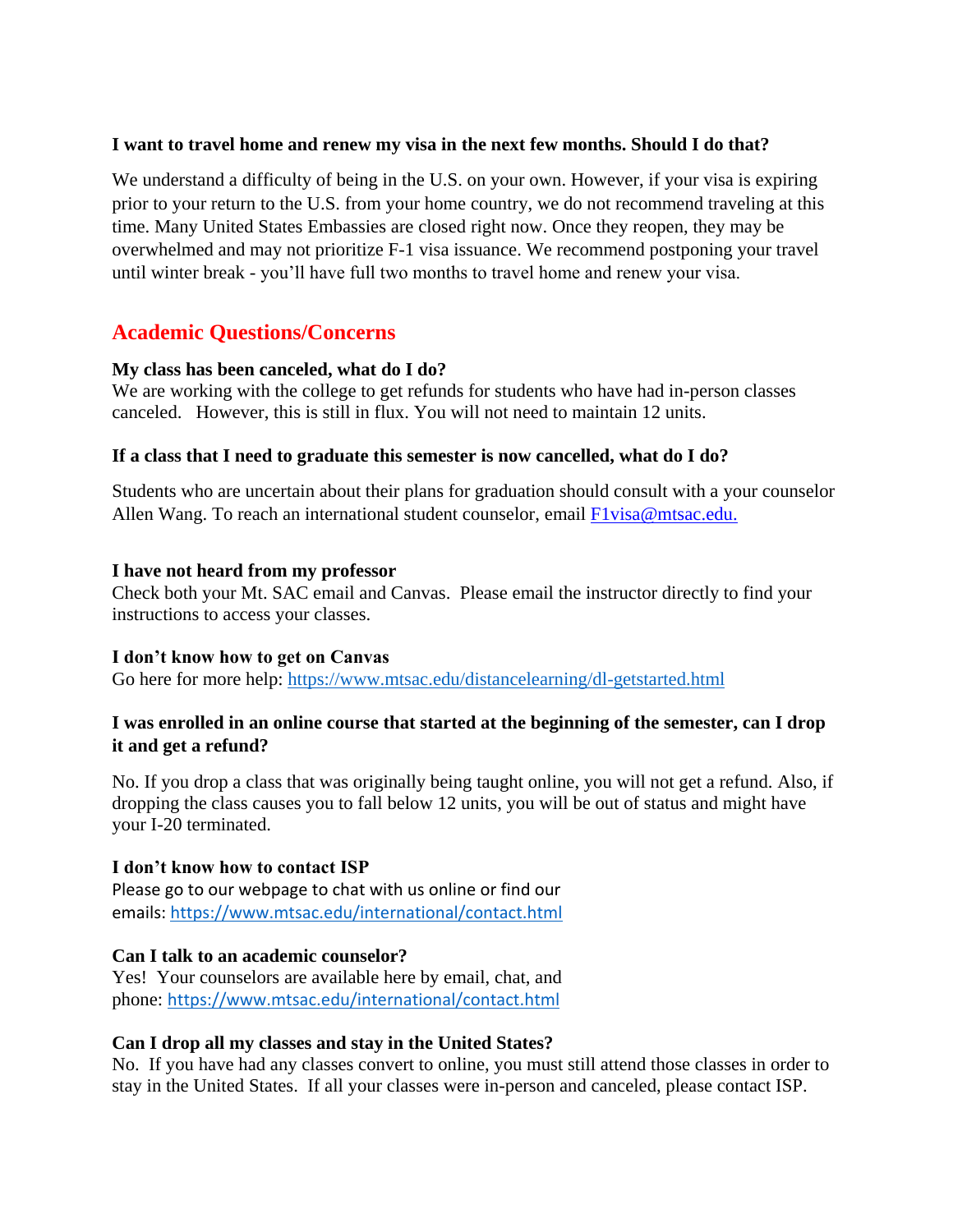### **Can I come to the campus to talk to you?**

at **Flyisa@mtsac.edu** or contact your DSO directly. No. There is no staff at the campus. Please chat with us through Zoom or email us

## **Can I pick up materials from my labs on campus?**

No. There is no staff at the campus. Please chat with us through Zoom or email us at [F1visa@mtsac.edu](mailto:F1visa@mtsac.edu) or contact your DSO directly.

## **Can I get a refund for my spring parking permit?**

#### Parking Permits

All Spring 2020 parking permits will be extended through Fall 2020, so students can use them through the Summer and Fall terms. If students are not continuing, they may petition for parking reimbursement beginning April 3 by contacting **Parking Services** via Police and Campus Safety.

## **Can I still order transcripts?**

Yes, there should be no disruption to transcript requests or deliveries during this health crisis.

## **I would like to transfer to another school in Fall 2020. How can I do that?**

Please follow the usual procedure for transfer. Once a college or a university sends you an acceptance letter, fill out the TRANSFER REQUEST form, <https://www.mtsac.edu/international/pdfs/TransferOutRequestForm.pdf>

# **Off Campus Resources**

## **Crisis Information Lines Text HOME to 741741 to connect with a Crisis Counselor.**

**Crisis Line for those abroad**  <https://www.crisistextline.org/international>

**Suicide Prevention Line**  (800) 273-8255

## **Anxiety**  <https://www.crisistextline.org/get-help/anxiety>

**Depression**  <https://www.crisistextline.org/get-help/depression>

**Loneliness**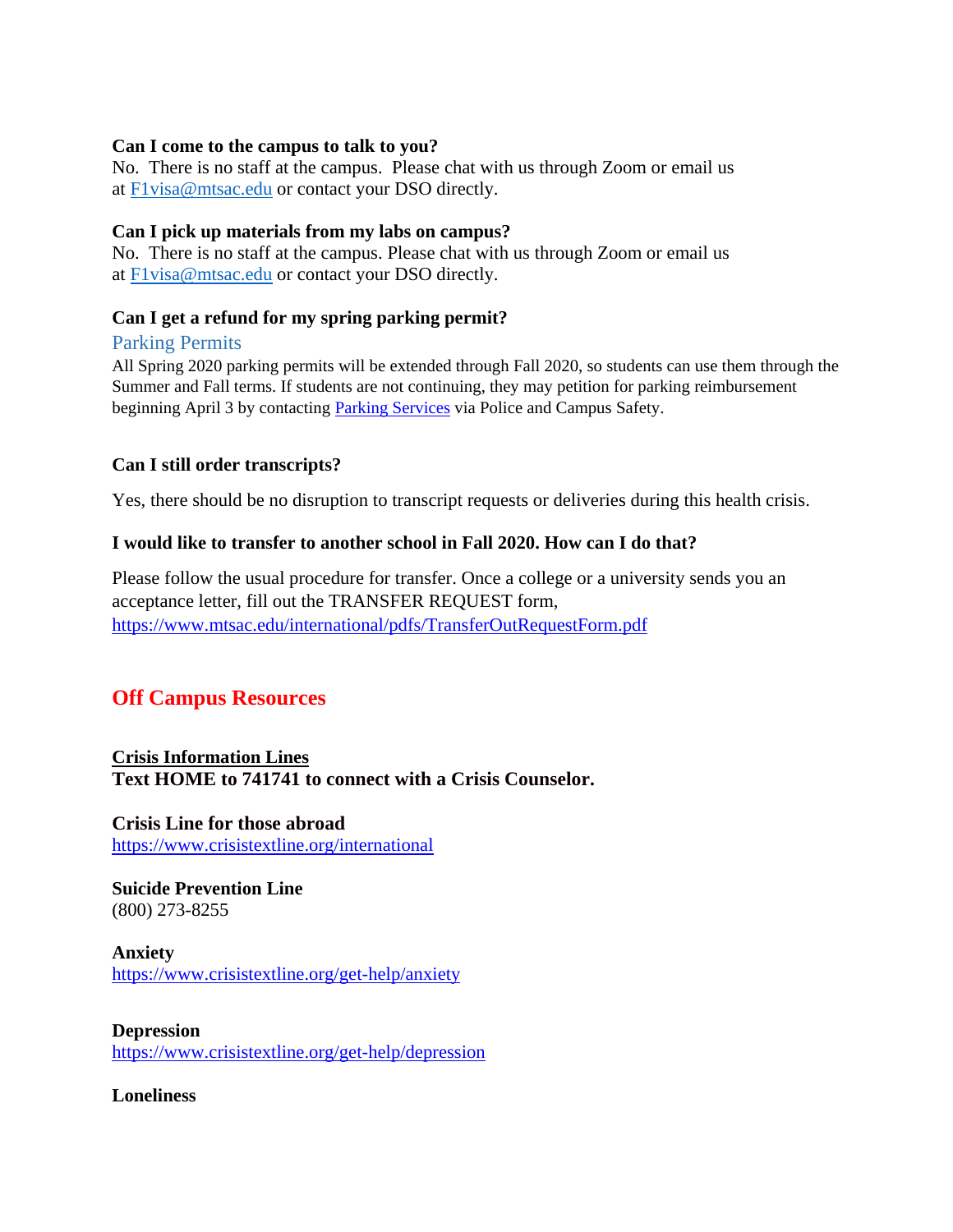<https://www.crisistextline.org/get-help/loneliness>

**Locate all other help lines**  <https://www.crisistextline.org/texting-in>

## **FOOD PANTRY**

**Mt. SAC Basic Needs**  <https://www.mtsac.edu/basic-needs/campusresources.html>

<https://www.mtsac.edu/basic-needs/index.html>

# **Health Insurance**

## **Do I still have my health insurance? How can I find it?**

Yes, all students enrolled for Spring semester have medical insurance through Student Insurance and ID cards can be obtained by going to [https://www.mtsac.edu/international/student\\_health\\_insurance.html](https://www.mtsac.edu/international/student_health_insurance.html) 

### **Is testing for COVID-19 covered under my Student Insurance plan?**

Yes, medically necessary, diagnostic testing for the coronavirus is covered under your plan at no charge to you. This means you will not be charged a copay or deductible.

## **Is treatment for COVID-19 (coronavirus) covered under my Student Insurance plan?**

Yes!

## **How do I know if I need to get tested?**

If you believe you may have been exposed to the coronavirus and think you need to be tested, please contact your doctor's office to discuss your symptoms and determine next steps. If you don't have a doctor, you can contact Student Insurance or your state or local health department for assistance.

#### **Is there a specific place I must go for testing?**

We recommend that you connect with your local county health department to obtain information about where to be tested. If you need help finding your state health department, please contact Student Insurance and they would be happy to help!